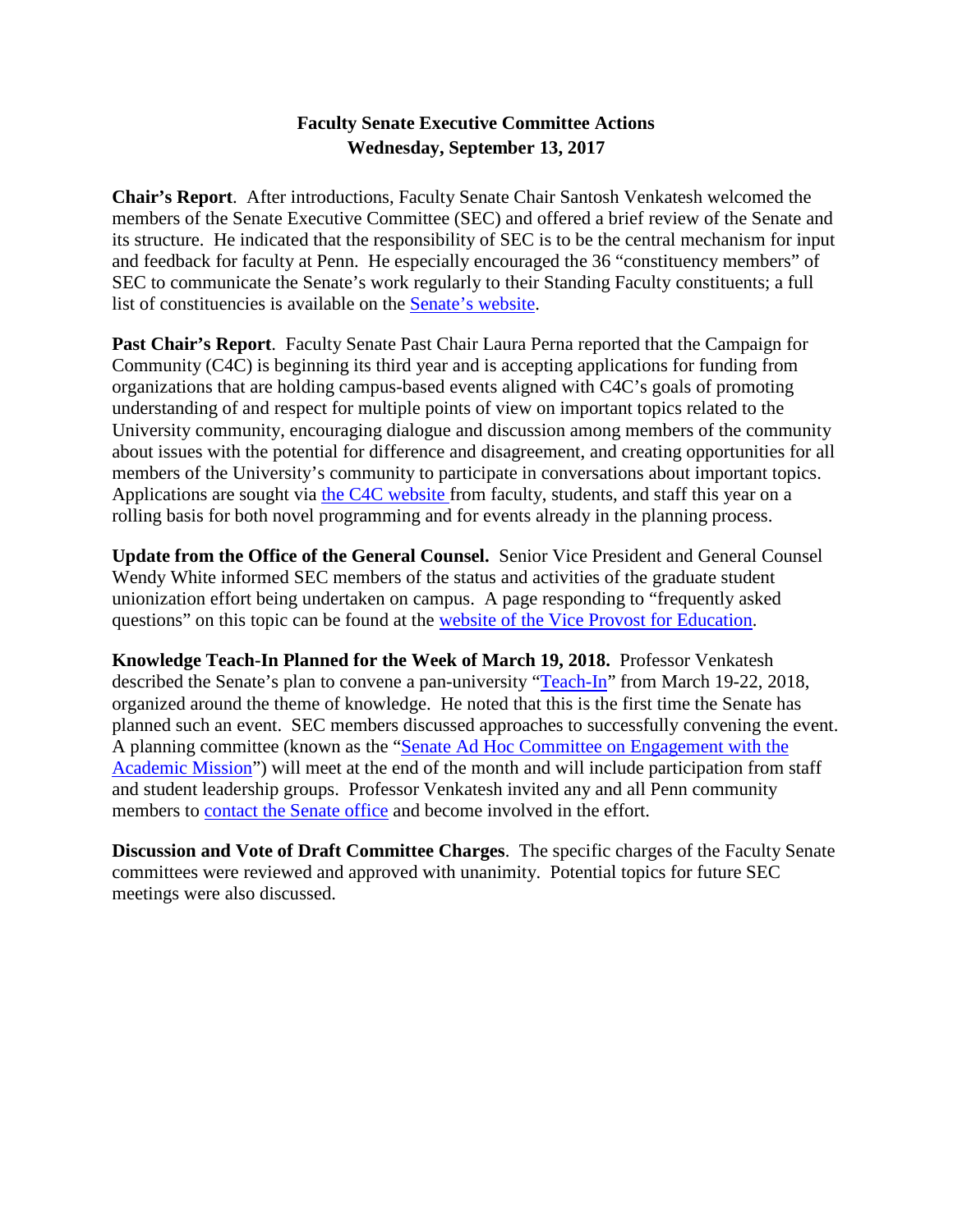## **Faculty Senate Executive Committee Actions Wednesday, October 4, 2017**

**Chair's Report**. Faculty Senate Chair Santosh Venkatesh informed SEC members that the Teach-In being planned by the Senate is the second in its history. The first took place on campus on [March 4, 1969.](http://www.library.upenn.edu/docs/kislak/dp/1969/1969_03_03.pdf) He gave the floor to Neill Epperson (PSOM/Psychiatry), who provided an update on Teach-In planning. Several topics are being considered as features during the Teach-In (to be held March 19-22, 2018), including healthcare and how its research is related to the public, artificial intelligence, natural environment and climate, and social climate issues. Events will be planned across all schools and centrally and will take a number of forms to engage the entire campus and the broader Philadelphia community. Professor Venkatesh invited any and all Penn community members to contact the [Senate office](mailto:senate@pobox.upenn.edu?subject=Teach-In) and become involved in the effort.

**Past-Chair's Report**. Faculty Senate Past Chair Laura Perna reported that the Campaign for Community (C4C) continues to accept applications through [the C4C website](https://provost.upenn.edu/initiatives/campaign/grants) and encouraged faculty, students, and staff who are planning on-campus events to apply for funding.

**Update from the Office of the Provost.** Provost Wendell Pritchett invited ongoing input from SEC members throughout the year, emphasizing the important role that the Faculty Senate plays in shared governance at Penn. He echoed support for the ongoing Campaign for Community and for the Teach-In the Senate is planning. He noted a desire to continue increasing faculty diversity and inclusion and is working with the schools as they renew their five-year diversity and inclusion plans. He also wishes to enhance interactions among the schools, through interdisciplinary projects and the PIK Professor program; he asked SEC members for suggestions on how else to augment these interactions. Regarding student concerns, he intends to incorporate more first-generation/low-income students into the Penn community and provide them with support services. Provost Pritchett will also work toward increasing graduation rates for undergraduate students and lessening time-to-degree for graduate students. He will engage faculty and students to better understand what student health and wellness resources are and are not working and will also improve communication efforts of available resources to students.

Provost Pritchett then responded to questions from SEC members. Regarding student wellness, SEC members requested expansion of ICARE training and inquired about ways to decrease competitiveness in joining student clubs. Provost Pritchett responded that students have expressed similar concern about these matters and their governance mechanisms are investigating the matters. When asked about how unconscious bias training was implemented across schools, Provost Pritchett said that as of this summer, the training (offered by the Office of the Vice Provost for Faculty) is required of all new search committee members. He concurred with SEC members that all departments should accept an offer to hold a training session for their faculty. Other topics discussed included sixth-year funding for graduate students, tenure procedures within schools, orientation programs for new faculty, work-life balance, and mentorship programs for junior faculty.

**2017 Senate Nominating Committee**. Pursuant to the Faculty Senate Rules, the members of SEC were asked to submit a nomination of a member of the Standing Faculty to appear on the Nominating Committee ballot.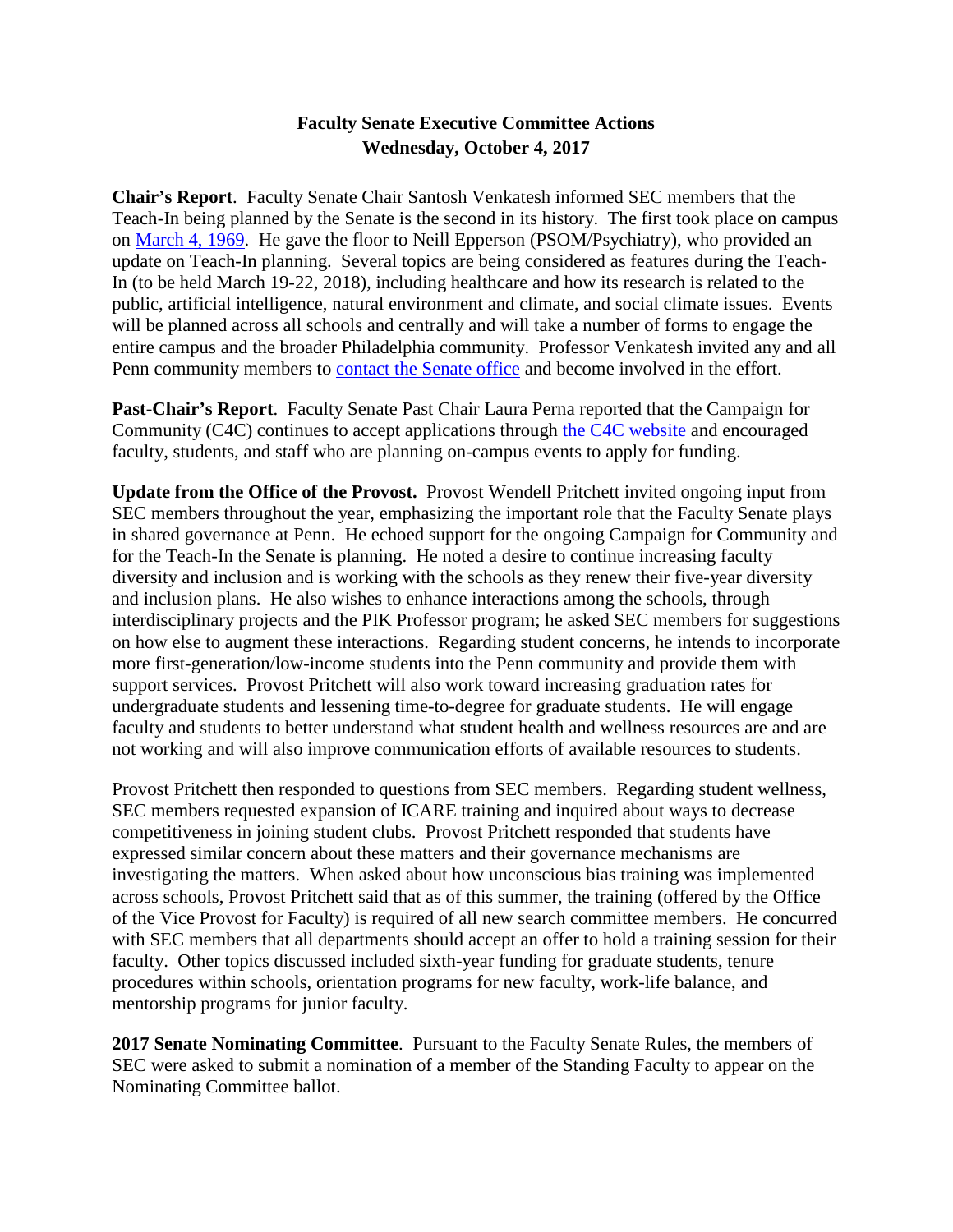# **Faculty Senate Executive Committee Actions Wednesday, November 1, 2017**

**Chair's Report**. Faculty Senate Chair Santosh Venkatesh described plans for upcoming SEC meetings. He invited SEC members to provide input on which topics should be given time for plenary discussion at future SEC meetings this year. He then reported on the planning for the Teach-In, which will be held around campus during the week of March 19-22, 2018. Multiple planning groups are developing programming on topics in diverse areas including, but not limited to, the history of science, evolution, immigration, climate science, gun violence, vaccine research, symbolism, artificial intelligence, and the role of the university in the 21<sup>st</sup> century. A website is under development that should launch by early in the spring semester. Any faculty, students, and staff who wish to get involved with the planning effort are encouraged to contact the Senate office.

**Past-Chair's Report**. On behalf of Faculty Senate Past Chair Laura Perna, Prof. Venkatesh informed the group that the Campaign for Community Steering Committee has scheduled a meeting for December 7. The Campus Conversation, hosted by President Gutmann and Provost Pritchett on October 30, was exemplar of the kind of initiatives underway as part of the Campaign for Community. Faculty members are encouraged to provide feedback on the Campus Conversation and the Campaign itself by contacting the Senate office.

**2018 Senate Nominating Committee**. SEC members voted to adopt a membership slate for the 2018 Senate Nominating Committee. The slate is published in this issue of the Almanac for comment.

**Update from the Office of the President.** President Amy Gutmann delivered a progress report on accomplishments derived from the Penn Compact 2022. She described the accomplishments across three categories: Inclusion, Innovation, and Impact.

**Update from the Office of Penn Global.** Vice Provost for Global Initiatives Ezekiel Emanuel and Executive Director for Global Initiatives Amy Gadsden shared with SEC members the "Strategic Framework for Global Initiatives, 2018-2023," building upon a recently concluded five-year strategic plan. Three pillars for global engagement were described: Educating global citizens by preparing students for an increasingly globalized society; Catalyzing transformative ideas by strengthening Penn as a global agenda setter; and Bringing the world to Penn (and Penn to the world) by promoting healthy, inspiring, and productive lives.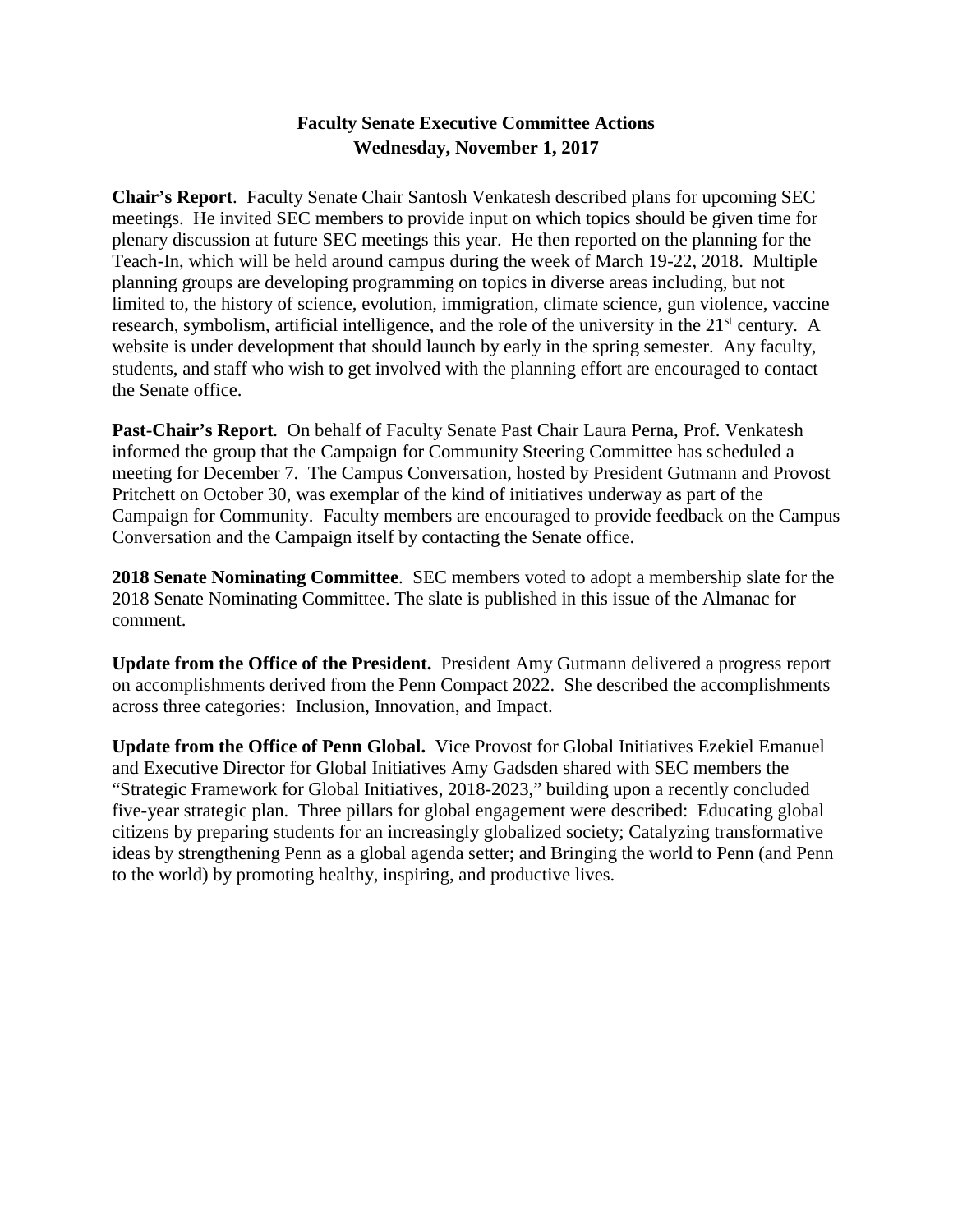#### **Faculty Senate Executive Committee Actions Wednesday, November 29, 2017**

**Chair's Report**. Faculty Senate Chair Santosh Venkatesh updated SEC members on the status of the Teach-In, which will be held at various venues on campus between March 19-22, 2018. A website will be launched in January and more detailed event information will be provided at SEC's next meeting.

**Past-Chair's Report**. Faculty Senate Past Chair Laura Perna reported on the work of the Capital Council and the Academic Planning and Budget Committee. She also informed the group of the upcoming meeting of the Campaign for Community Steering Committee (to be held December 7).

**Update from the Department of Public Safety.** Vice President for Public Safety Maureen Rush reported on the outcomes of spring 2018 Task Force for a Safe and Responsible Community. "Identified Off-Campus Groups" have been asked to register their social occasions with the Vice Provost for University Life so that University officials can be made aware of the event. Event registration of this nature was implemented for all on-campus groups (including Greek organizations) in 1997 following a task force designed to address alcohol use at student gatherings. As of fall 2017 off-campus groups must register their parties as well. Registered parties that serve alcohol must contract with official event security personnel and TIPS (Training for Intervention ProcedureS)-trained bartenders. Non-compliant student groups are asked to attend an educational session explaining the safety-related importance of registering their events with the University. A working group will soon convene to determine whether punitive sanctions should be implemented. The Task Force's work has contributed to minimizing student-on-student violence in the residential areas near campus and improving relations with neighborhood residents. Students also appear to be more cooperative when Penn Police or official Event Observers knock on doors during parties. Vice President Rush then discussed other matters related to the work of the Department. Since its implementation in 2015, the HELP Line has contributed to several saved lives. She encouraged faculty members seeking to assist students to contact the HELP Line or CAPS directly. All these services work in tandem with Student Intervention Services (a division of the Department of Public Safety).

**Moderated Discussion.** Professor Venkatesh engaged SEC members in a discussion on a number of pre-identified topics, including implicit bias training for faculty and staff, mentorship of junior faculty, and effects of proposed changes in federal tax legislation on graduate students, the endowment, and charitable giving. Time will be devoted in future meetings to address these and other topics of interest to SEC members.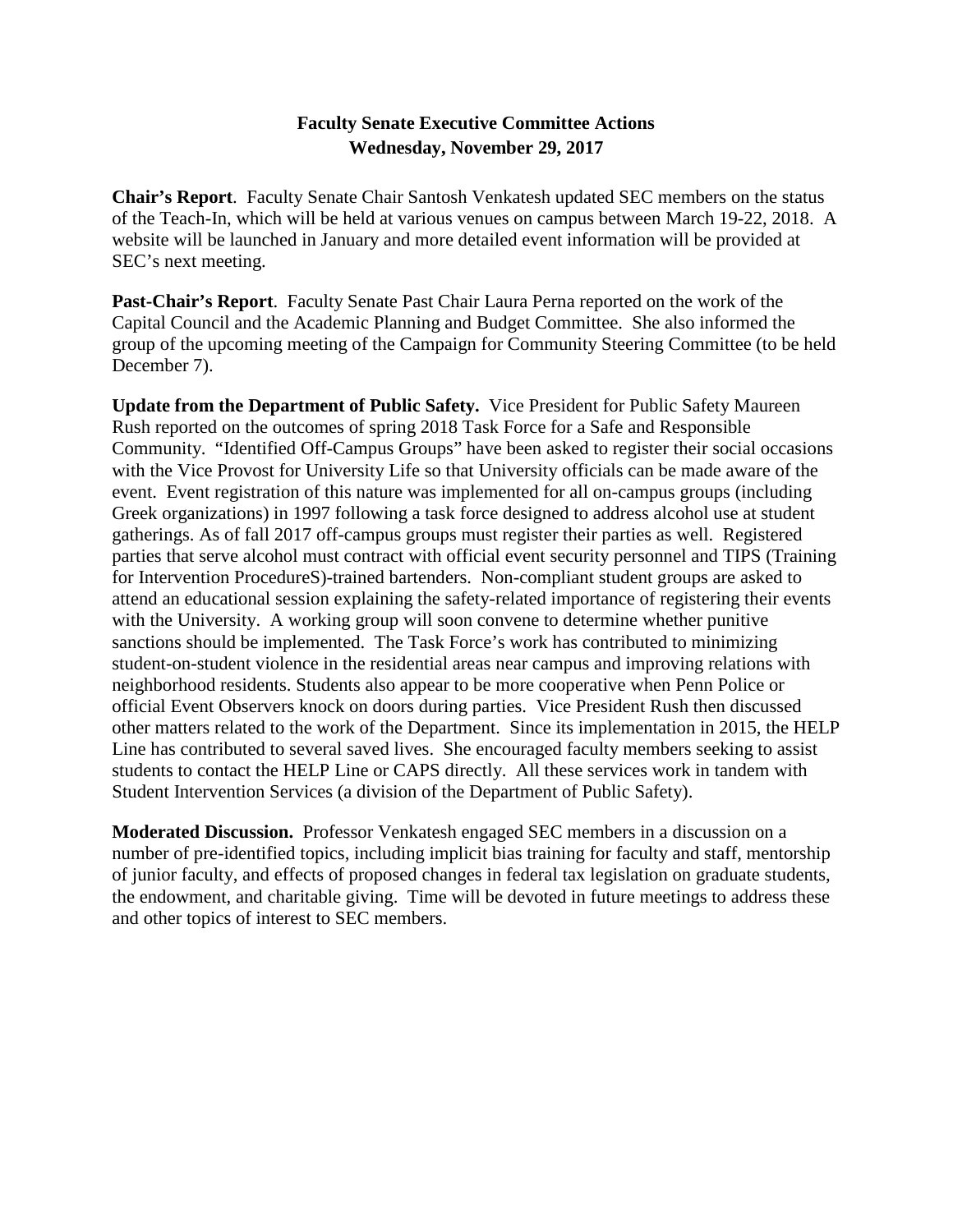# **Faculty Senate Executive Committee Actions Wednesday, January 10, 2018**

**Chair's Report**. Faculty Senate Chair Santosh Venkatesh informed SEC members that Senior Vice President and General Counsel Wendy White will visit SEC at its February meeting to answer questions from the institutional perspective on the National Labor Relations Board (NLRB) ruling in December that permitted graduate students to vote on whether to unionize.

**Past-Chair's Report**. Faculty Senate Past Chair Laura Perna reported on the work of the Capital Council and the Campaign for Community, which is launching a "Campaign for Wellness" in the coming weeks.

**Proposal to Extend the Senior Lecturer Term in the Graduate School of Education.**  Professor Tom Sollecito, Chair of the Senate Committee on Faculty and the Academic Mission (SCOF), presented SEC members with a proposal from the Graduate School of Education (GSE) to extend the appointment term for Senior Lecturers in that school from three years to five years. SCOF reviewed the proposal and an endorsement from Provost Pritchett and voted unanimously in support of it. Following a brief discussion and a call to question, SEC members also voted unanimously in support of the proposal.

**Update from the Office of the Provost.** Provost Pritchett brought four matters for discussion with SEC members: junior faculty mentoring; retention of faculty; graduate student unionization; and wellness. He stated that the Provost's office is exploring some additional supports for new faculty including the idea of programming that would happen in the second year, after faculty are acclimated to Penn. Such programming would focus on drawing tighter connections among faculty across schools. On the matter of graduate student unionization, the Provost informed SEC members of the details of the NLRB ruling and invited them to prepare questions for Ms. White, a guest scheduled for the February SEC meeting. He asked that faculty members encourage all graduate students to fully verse themselves on the issues around unionization at Penn in preparation to cast an informed vote. The election date has not yet been set. On the matter of student wellness, Provost Pritchett indicated that Counseling and Psychological Services (CAPS) has been authorized to increase its counseling staff by five fulltime-equivalents. University leadership will undertake a full review of CAPS programs (which includes other wellness initiatives such as I CARE training and the Faculty Wellness Ambassadors program). The Campaign for Wellness will launch a website that collects all student wellness resources, including resources that faculty can use to assist students. He invited feedback from Penn faculty to inform those efforts.

**Update on the Teach-In to be held March 18-22, 2018.** Professor Venkatesh reviewed the various events planned during the Teach-In week of March 18-22, 2018. Planners are reaching out to the Penn community, surrounding neighborhoods, city and state leadership, other nearby universities, and local schools to engage them in the activities.

Faculty who instruct classes are requested to incorporate Teach-In events into class assignments to encourage engagement among the student populations. For example, some instructors might opt to require student participation at one or more Teach-In events. Please contact the Senate office or your school dean for more specifics on this request. The Faculty Senate will be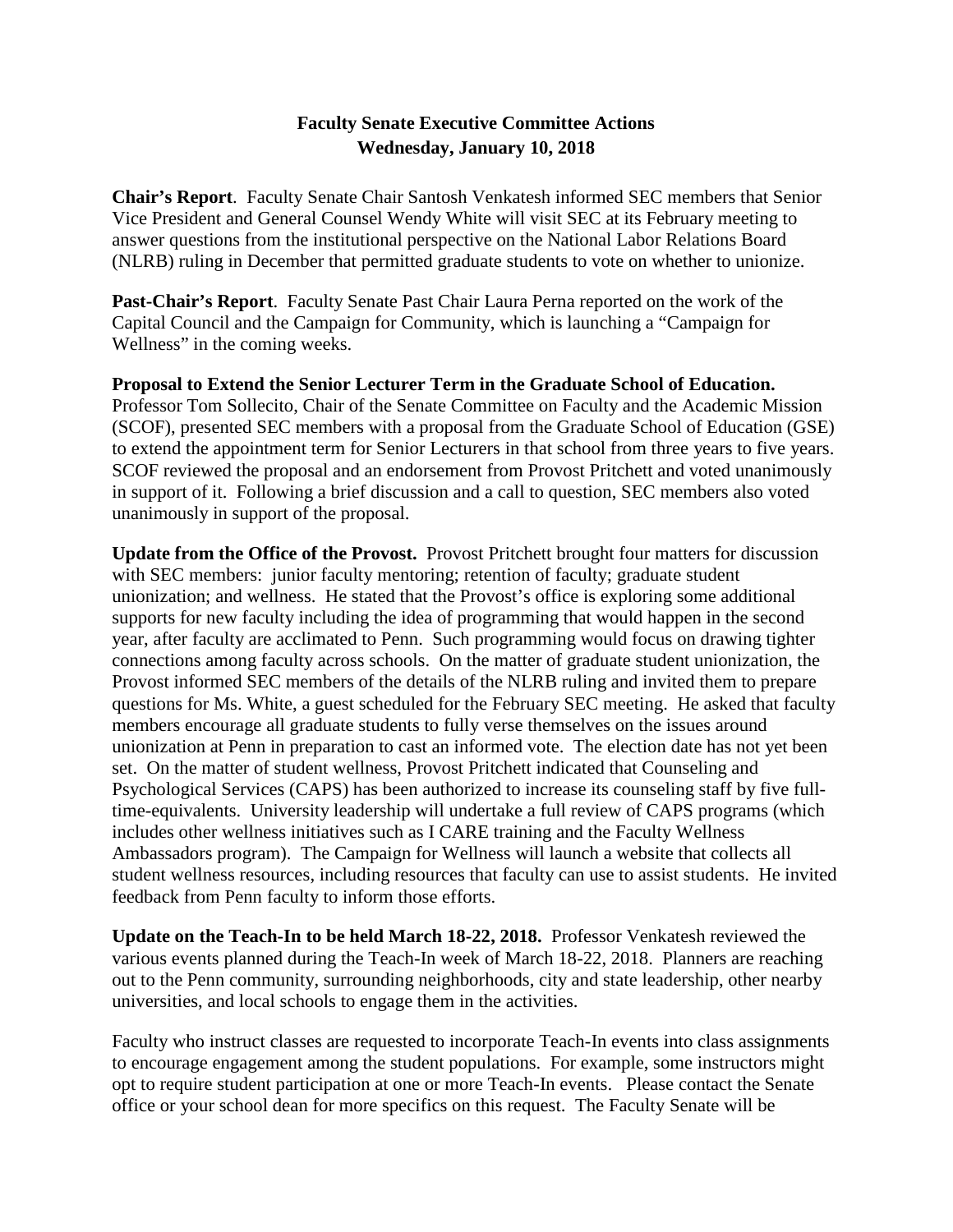launching a website by the end of January that provides more information on the various events being convened by schools and centers across campus.

**Moderated Discussion.** Because of limited time, a moderated discussion of other topics of interest to SEC members was deferred to a later meeting.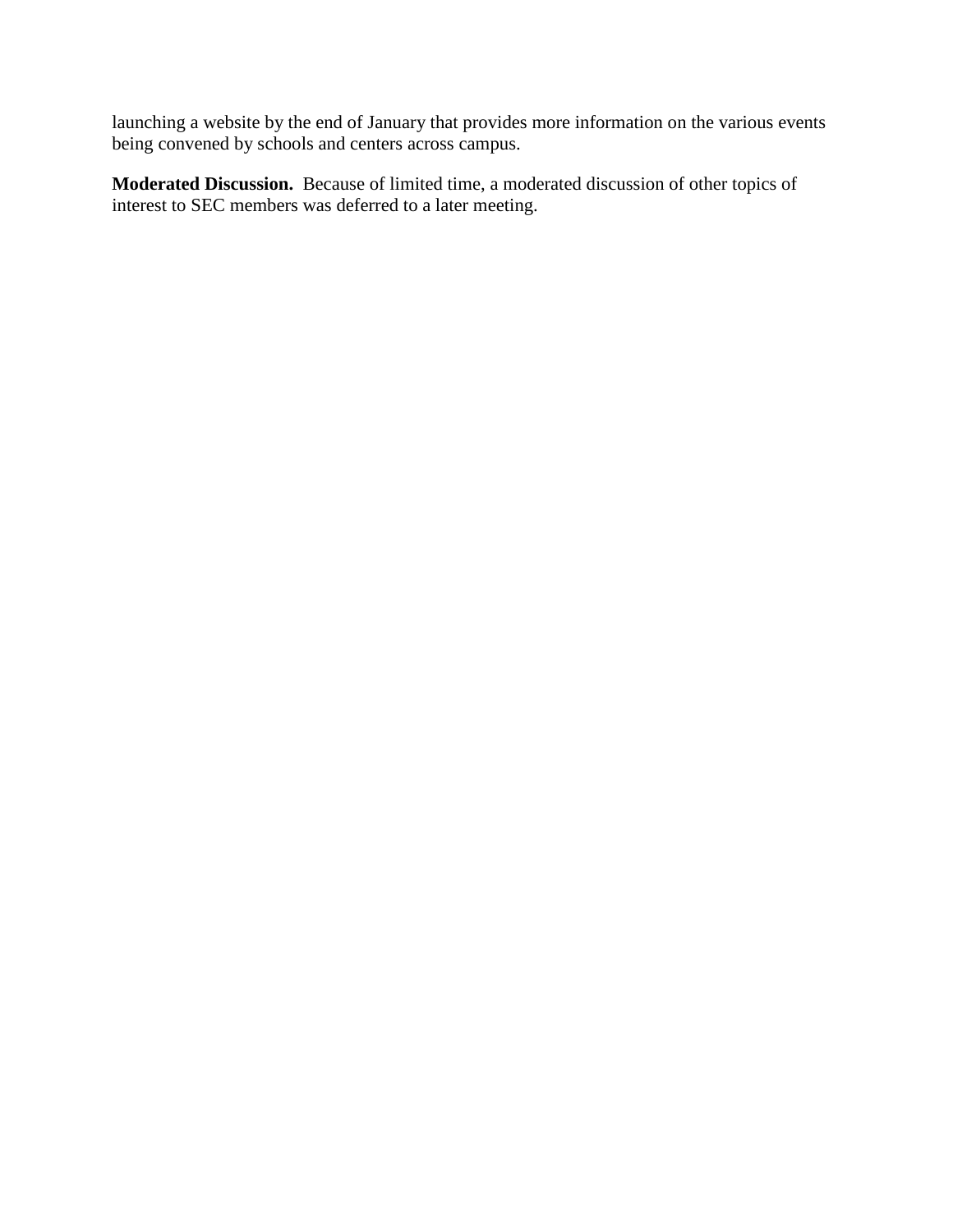# **Faculty Senate Executive Committee Actions Wednesday, February 7, 2018**

**Chair's Report**. Faculty Senate Chair Santosh Venkatesh provided SEC members with an update on the Teach-In, which will be held at sites across campus from March 18-22. A full schedule and registration information is now available at [www.pennteachin.org.](http://www.pennteachin.org/) Events are free and open to public participation and address a wide range of topics, including vaccine denial, firearm violence, the data sciences, artificial intelligence, biomedical ethics, and the role of higher education in the modern era, among others. SEC members were encouraged to share the website and Teach-In information with their colleagues, students, and friends and family in the region.

**2018 Senate Committee on Committees.** SEC members adopted a membership slate for the 2018 Senate Committee on Committees.

**Update from the Office of the President.** President Amy Gutmann delivered a progress report on continuing support for faculty and student initiatives. She spoke of the importance of higher education at Penn as an engine for inclusion and innovation. A new website, [www.wellnessatpenn.com,](http://www.wellnessatpenn.com/) has been launched as a central repository for wellness resources for students. Faculty initiatives include the fostering of efforts surrounding multidisciplinary collaboration in teaching and research.

**Update from the Office of the General Counsel.** Senior Vice President and General Counsel Wendy White and Vice Provost for Education Beth Winkelstein informed SEC members of the status and activities of the graduate student unionization effort being undertaken on campus. An election is tentatively planned for later in the current spring semester, which will determine whether "Graduate Employees Together University of Pennsylvania" will become the exclusive bargaining representative for all graduate students who are eligible to vote in the election. A page responding to "frequently asked questions" on this topic can be found at the [website of the](https://provost.upenn.edu/education/graduate/faq)  [Vice Provost for Education.](https://provost.upenn.edu/education/graduate/faq)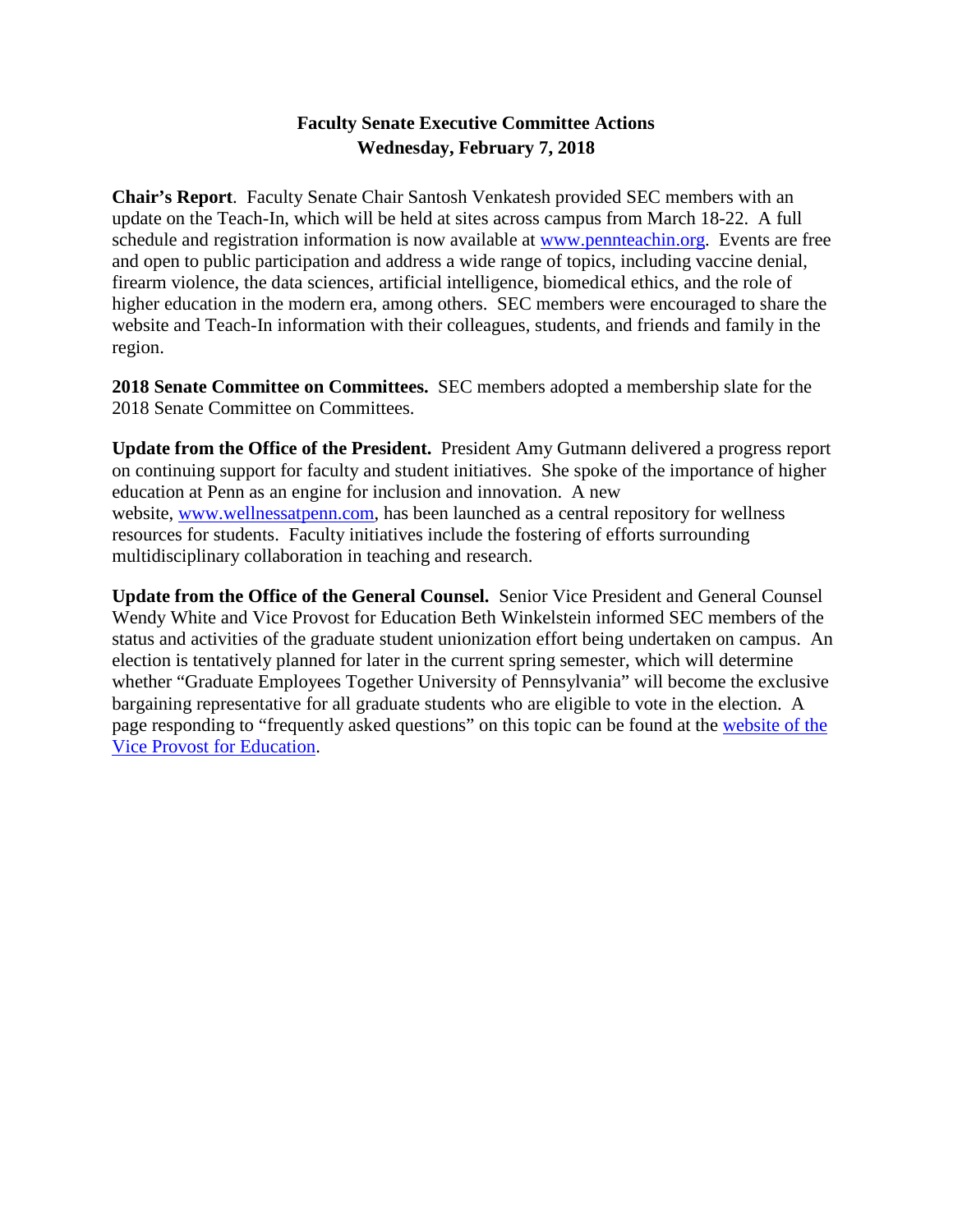#### **Faculty Senate Executive Committee Actions Wednesday, March 14, 2018**

**Chair's Report.** Faculty Senate Chair Santosh Venkatesh reminded SEC members of the Teach-In, to be held from March 18-22, 2018. More than 30 events are planned across campus, with participation from all 12 of Penn's schools. Recent coverage has included an [article in the](http://www.philly.com/philly/education/univeristy-of-pennsylvania-teach-in-debate-race-firearms-immigration-20180313.html)  *[Philadelphia Inquirer](http://www.philly.com/philly/education/univeristy-of-pennsylvania-teach-in-debate-race-firearms-immigration-20180313.html)*. A full schedule can be found at the Teach-In website: [www.upenn.edu/teachin.](http://www.upenn.edu/teachin) All events are free to attend and open to the public, and students are particularly encouraged to get involved.

Past Chair's Report. Prof. Venkatesh reported on behalf of Faculty Senate Past Chair Laura Perna that the University Council Committee on Diversity and Equity (UCCDE), in conjunction with the Faculty Senate, the Penn Forum for Women Faculty, and the Office of Affirmative Action, convened a second "Listening to Diversity" open forum event that was held at the same time as this SEC meeting. Prof. Perna attended the event on the Tri-Chairs' behalf. The event will be summarized in a report that will be shared with various stakeholder offices on campus, including the school deans, and will be published as part of the UCCDE report in *Almanac*.

**Update from the Office of the Executive Vice President.** Executive Vice President Craig Carnaroli and Vice President for Human Resources Jack Heuer reported on a variety of matters. A number of new buildings are being constructed or revitalized, including New College House – West that will provide additional undergraduate housing opportunities on-campus; a new patient pavilion at HUP that will include 450 private beds and is slated to open in 2021; a revitalized Wharton Academic and Research Building; and a revitalized Perelman Center for Political Science and Economics. The Human Capital Management Transformation Initiative continues, and the [Penn Employee Solution Center](https://www.hr.upenn.edu/hcm/penn-employee-solution-center) was launched in January. A new Undergraduate Course Catalogue was launched in May 2017. The [Climate Action Plan 2.0 Progress Report](https://www.sustainability.upenn.edu/our-commitment/our-plan) was published in February 2018. The [2018 Models of Excellence Program](https://www.hr.upenn.edu/PennHR/penn-community/awards-and-appreciation/models-of-excellence) ceremony and reception will be held on April 4, and all Penn community members are invited. Faculty Retiree Benefits programs and information were discussed at length, and all faculty members (regardless of their proximity to retirement) were encouraged to begin the retirement planning process early. The University has partnered with the Penn Association for Senior and Emeritus Faculty (PASEF) on the 12<sup>th</sup> edition of the ["Hitchhiker's Guide to Faculty Retirement,](http://www.upenn.edu/emeritus/planning/)" which all faculty are encouraged to review. An upcoming retirement information session will be held on April 25 at 3:30pm in Van Pelt Library; more information can be found at [the PASEF website.](http://www.upenn.edu/emeritus/) The [Health](https://www.hr.upenn.edu/docs/default-source/benefits/health-advocate-brochure.pdf?sfvrsn=27633f7a_2)  [Advocate](https://www.hr.upenn.edu/docs/default-source/benefits/health-advocate-brochure.pdf?sfvrsn=27633f7a_2) service was discussed; this service is available for anyone who receives health insurance through Penn, as well as for members of their families (including elderly parents), and aims to help individuals navigate "the healthcare and insurance maze."

**Update from the Office of the Provost.** Provost Wendell Pritchett reported on planned updates to the policy on [Consensual Sexual Relations Between Faculty and Students.](https://provost.upenn.edu/policies/faculty-handbook/other-policies/vi-f) The policy will be revised to prohibit sexual relations between faculty (of which the definition will be broadly defined and further clarified in the policy update) and undergraduate students. It will also clarify (but not change) the existing policy as it applies to relationships between faculty and graduate or professional students. The policies on [sexual violence](https://almanac.upenn.edu/archive/between/2016/070116-supplement.pdf) and [sexual harassment](https://almanac.upenn.edu/archive/between/2016/070116-supplement.pdf) are currently under review to ensure that they reflect best practices. Provost Pritchett invited comments concerning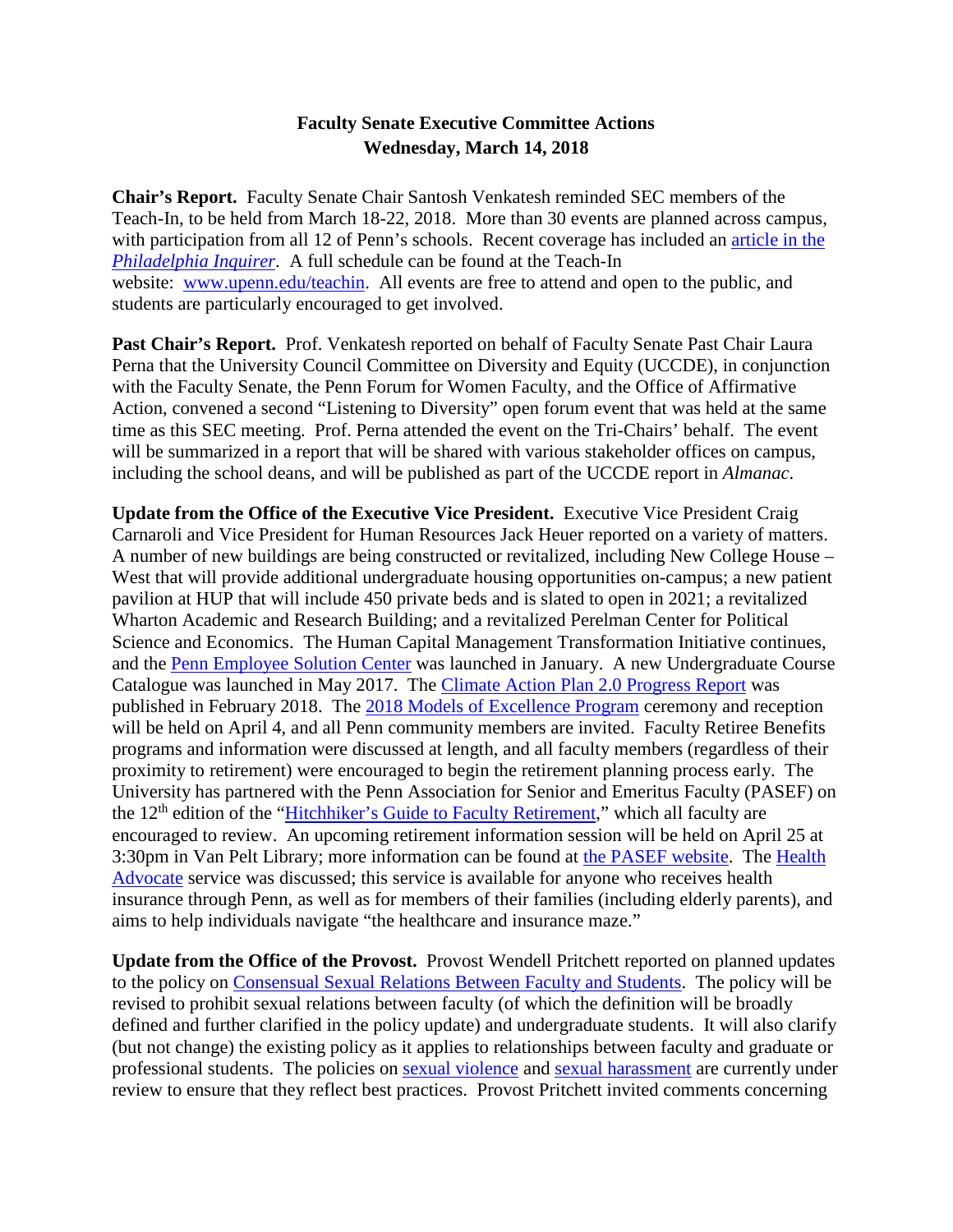Penn's procedures specifically related to sexual harassment, how those procedures could be made more effective and equitable, and what best practices exist among our peer universities. Comments will be accepted through April 6 to **provost-comments@upenn.edu**. All comments will be held in confidence and will not be attributed to an individual.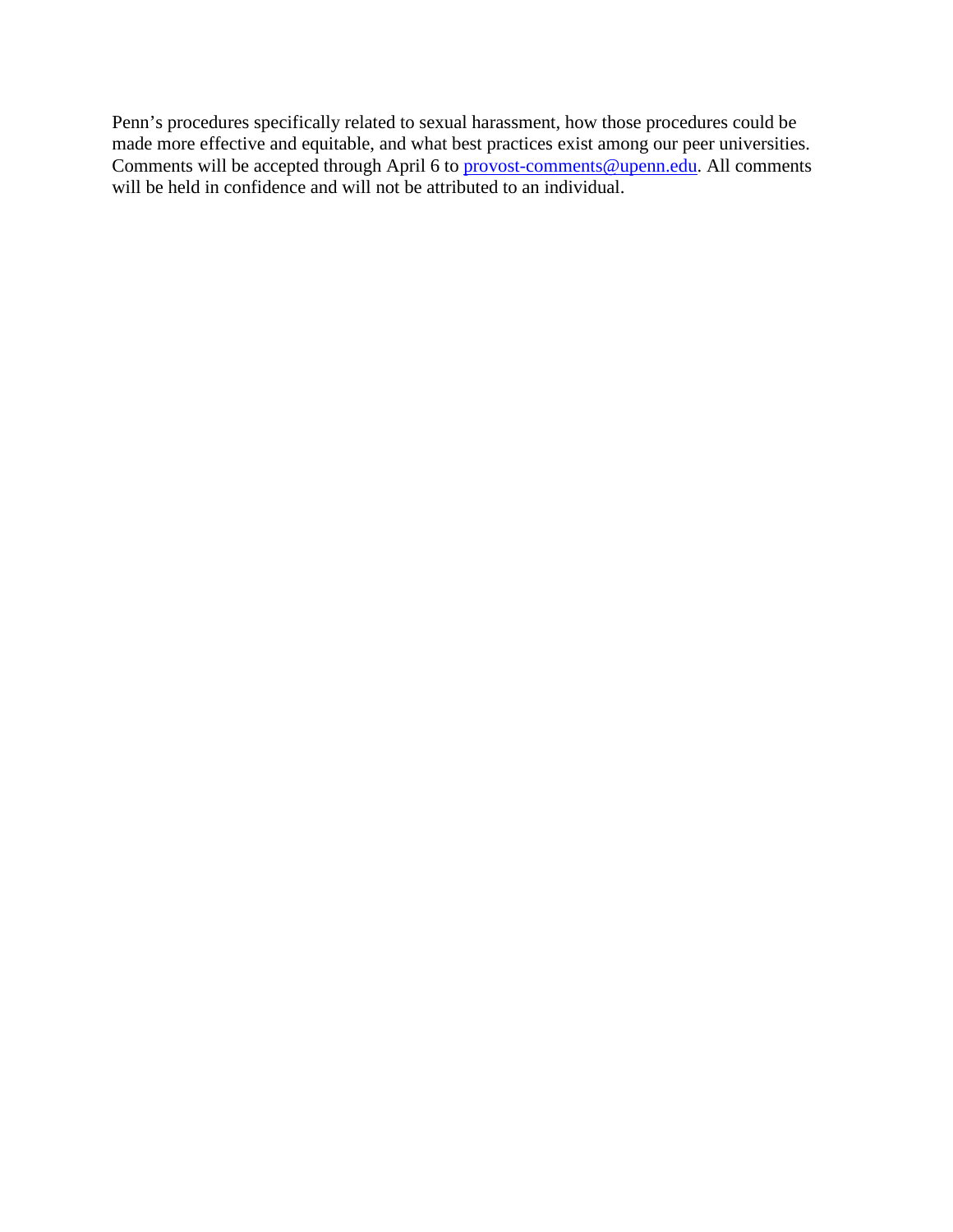# **Faculty Senate Executive Committee Actions Wednesday, April 4, 2018**

**Chair's Report.** Faculty Senate Chair Santosh Venkatesh informed SEC members that the final SEC meeting will be held on May 9 at the Singh Nanotechnology Center's Glandt Forum. During that meeting, an election will be held to determine the four faculty representatives to the University Council Steering Committee for 2018-19. He further noted that constituency elections for SEC will start in early May for the constituencies whose representatives have terms concluding this year.

Past Chair's Report. Professor Perna provided an update on the progress of the Senate Nominating Committee. She also reported that the Steering Committee for the Campaign for Community met earlier in the week. There is an increasing number of proposals being funded by the Campaign, and she suggested that faculty members consider it as a source of funding for events on campus. There are relatively few applications from staff, and the Steering Committee for the Campaign for Community encourages staff to apply.

**Teach-In.** Professor Venkatesh reported that the Teach-In was held at sites around campus from March 18-22, 2018. Though all events on March 21 were cancelled due to inclement weather, several of them are rescheduling their events into April. For example, the "Immigration Town Hall" will be held in the Law School's Fitts Auditorium on April 12 at 5:00pm, and the PPSA event, "Developing a Culture of Health," will be held on April 18 at 1:00pm. More information can be found at [www.upenn.edu/teachin.](http://www.upenn.edu/teachin) During the Teach-In week itself, about 1500 people attended 27 scheduled events. Based on feedback from participants, there appears to be a large appetite from students and members of the Philadelphia community for programs like those offered during the Teach-In. A particularly appreciated feature was the use of dialogues (rather than lectures) to foster constructive and open expression of different points of view. SEC members discussed how these dialogues could be carried forth into Penn classes in a more sustained way. They acknowledged the efforts of the Student Committee on Undergraduate Education in organizing guided discussion documents that faculty members could opt to use in their classes during the Teach-In week.

**Moderated Discussion.** Professor Venkatesh engaged SEC members in discussion of a number of pre-identified topics, including free speech and open expression, sexual harassment policies and strategies for facilitating the reporting of incidents, faculty retirement benefits and resources, and increasing demands on faculty. Questions and comments generated from the discussion will be consolidated and used to inform the development of committee charges for the 2018-19 academic year.